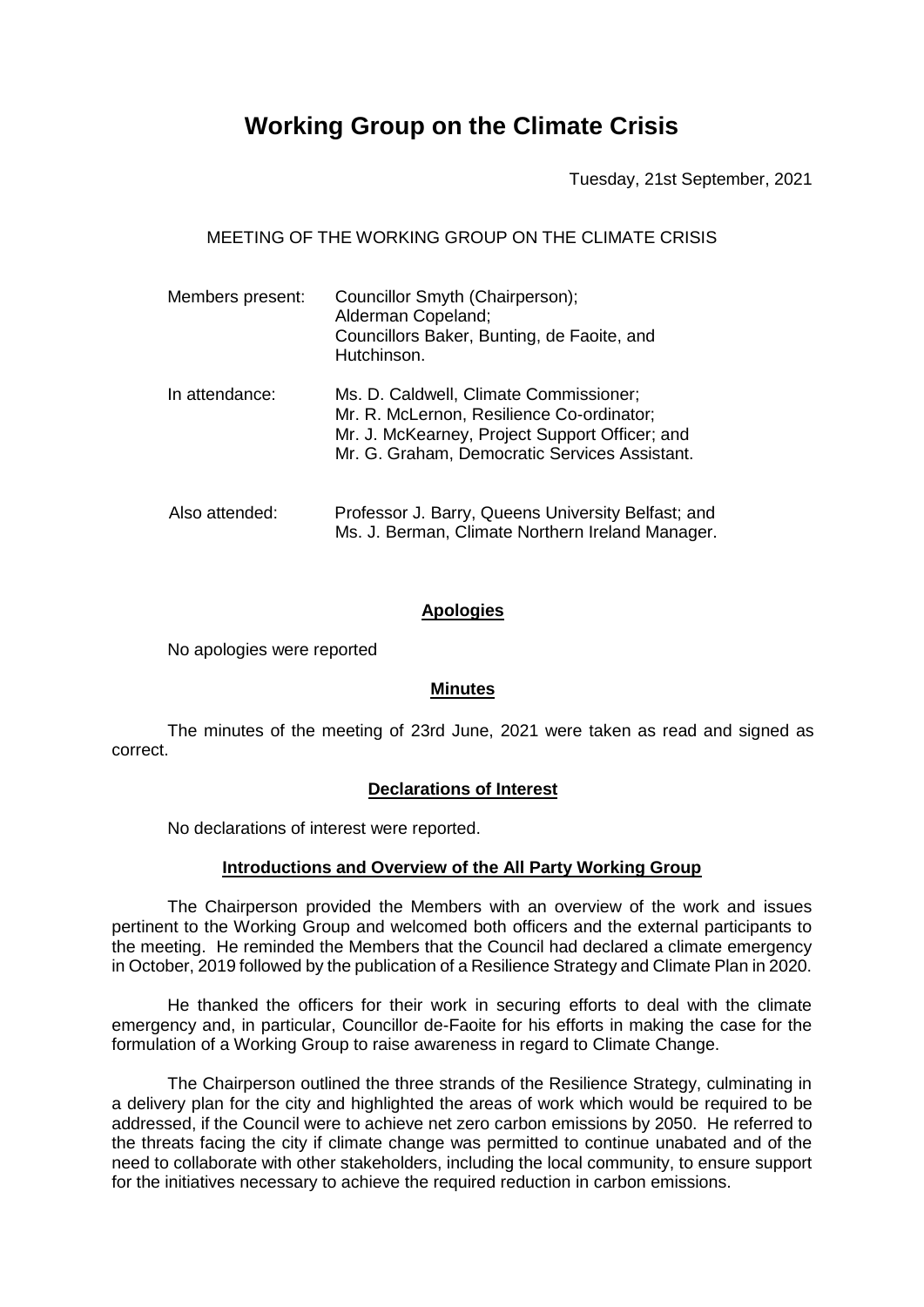### **Introduction to the Belfast Climate Commission**

Professor Barry provided the Working Group with an overview of the background, remit and membership of the Belfast Climate Commission. He stated that the Commission formed part of the Place Based Climate Action Network (P.C.A.N.). and was part of a network of Climate Commissions, throughout the U.K, focussed on action to achieve its climate change objectives. The Professor stated that P.C.A.N's mission was to secure public/private/civil society organisations to mobilise finance in order to provide public support and funding for its climate change objectives.

The Members were advised that P.C.A.N. had developed the Belfast Net Zero Road Map and provided an overview of that organisation's structure. He stated that the Climate Commission comprised fourteen core Commissioners, from a range of backgrounds, supported by a number of Working Groups. He referred to the fact finding and statistical formulation work, undertaken by the Commission, to help inform evidence based policy and of the need for leadership to make difficult but informed decisions, if the extreme effects of Climate change were to be avoided.

The Professor stated that while many U.K, authorities had declared climate emergencies, few had followed up with appropriate climate action to mitigate against the potential impact of climate change. The Chairperson, on behalf of the Working Group, asked how the Council might engage with the local community to ensure that ownership of the climate emergency was galvanised. The Professor suggested that academic institutions might play a positive role in that regard and, in so doing, suggested that the relevant issues be broken down into District Electoral Areas (D.E.A's.). He suggested that, by focussing on Local geographical areas, local communities could identify more closely with the climate issues pertinent to their local environment. He suggested that public bodies could make better use of their land by planting more trees including the creation of community gardens, for example, to engage with the public and encourage local communities to embrace climate adaptation measures.

The Members were informed of the physical and psychological benefits of promoting green and blue spaces, including the economic benefits in terms of the creation of green jobs associated with the development of a green economy and a sustainable future. He highlighted the benefits of retro fitting public housing stock which could make a considerable contribution towards the elimination of fuel poverty.

The Working Group noted the information provided by Professor Barry and thanked him for his detailed and informative presentation.

### **Belfast Net Zero Road-Map**

The Climate Commissioner provided the Working Group with a presentation outlining a range of scenarios should global temperatures rise above 1.5 degrees centigrade and the cuts required, in respect of global emissions, to achieve that target. She highlighted the importance of cities in terms of the emissions produced, and why urban authorities had such an important role in delivering policies to tackle climate change. The Commissioner stated that, in terms of our carbon budget allocation, Northern Ireland would exceed its carbon target by 2030.

The Members were informed that the carbon road map had identified the key areas where carbon reduction could make a significant difference and could assist in helping the province reach its 84% reduction target by 2050. The areas identified within the road map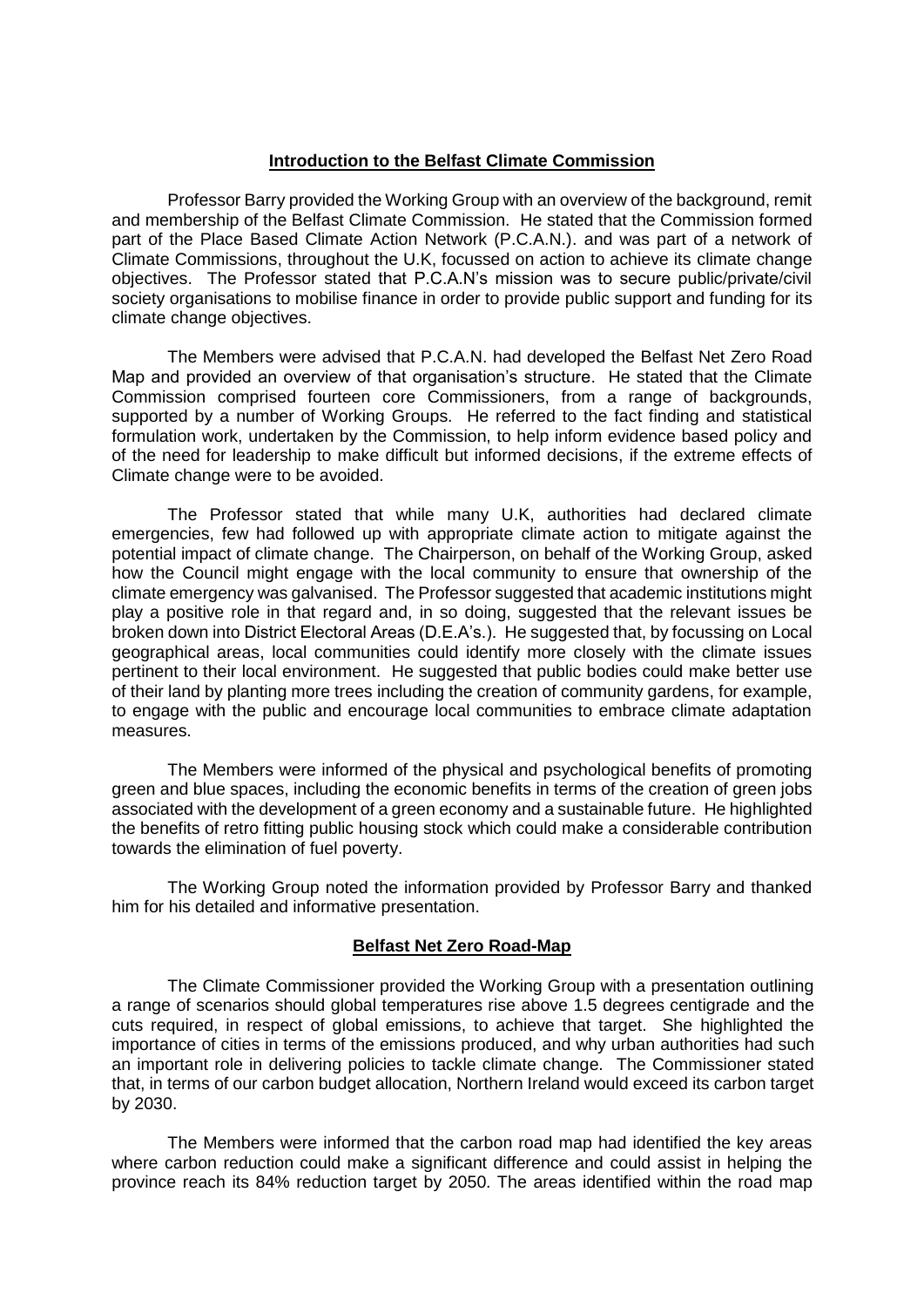included buildings, industry and transport. The Commissioner stated that the road map highlighted the investments required to achieve the necessary reduction in emissions, including the benefits and financial returns made on those investments. The Working Group was informed that investing in home insulation provided the greatest economic and carbon reduction benefit in terms of its financial and environmental returns.

The Commissioner reported that, the next steps set out in the carbon road map were to develop a comprehensive Climate Action Plan for the City incorporating science-based targets to widen the scope, to include scope three emissions and to report back on a regular basis and progress in achieving carbon reductions against its specified targets. She stated that the Council was endeavouring to secure a budget to support the development of a Carbon Action Plan for the City, in tandem with the Resilience and Sustainability Board and the Climate Commission.

In response to a question from a Member in regard to the retro-fitting by the Housing Executive of its current housing stock, the Commissioner stated that a number of retrofit pilot projects were being undertaken by that organisation and that additional funds had been made available by the Department for the Economy to support vulnerable households to retrofit their homes.

The Working Group noted the information provided by the Climate Commissioner and thanked her for her detailed presentation.

### **PCAN work on Local Climate Action**

Professor Barry provided the Working Group with an overview of the work which had been undertaken, on behalf of the U.K 100 organisation, to assess developments which had taken place, on a U.K basis, to deal with the current climate emergency. He referred specifically to a report which attempted to analyse trends on local climate action initiatives throughout the U.K. and which sought to determine what specific actions had been implemented, successfully, to halt the pending climate emergency,

The Working Group was informed that the research undertaken had revealed that, while three in every four councils across the U.K. had declared a climate emergency, only 62% of those surveyed had initiated climate action plans to deal with that emergency. He stated that, of those councils which had taken action, an emphasis had been placed on climate mitigation, with relatively little resources targeted at climate adaptation measures. He reminded the Working Group that advice on climate mitigation and adaptation measures could be provided by both P.C.A.N. and the Climate Commission to assist with that process. He reinforced the importance of shared learning, on climate change measures, using the experience of other U.K. authorities and climate commissions.

The Professor referred to some of the barriers which research had indicated prevented concerted action to tackle climate change including, amongst other things, resources and a lack of coordination between central, regional and local government. The Members were informed of some potential actions which could be undertaken to finance climate adaptation and mitigation measures, including the raising of financial bonds which could be converted into green bonds, providing a financial return for potential investors.

The Working Group was informed that the task of dealing with climate change required a combined effort, at all levels, and referred to the model of community wealth generation, whereby large public bodies could pool their resources together to achieve significant climate gains. The professor referred specifically to central procurement by organisations citing, by way of example, health and social care trusts, local authorities and academic institutions such as Queen's University. The professor referred to a further piece of research commissioned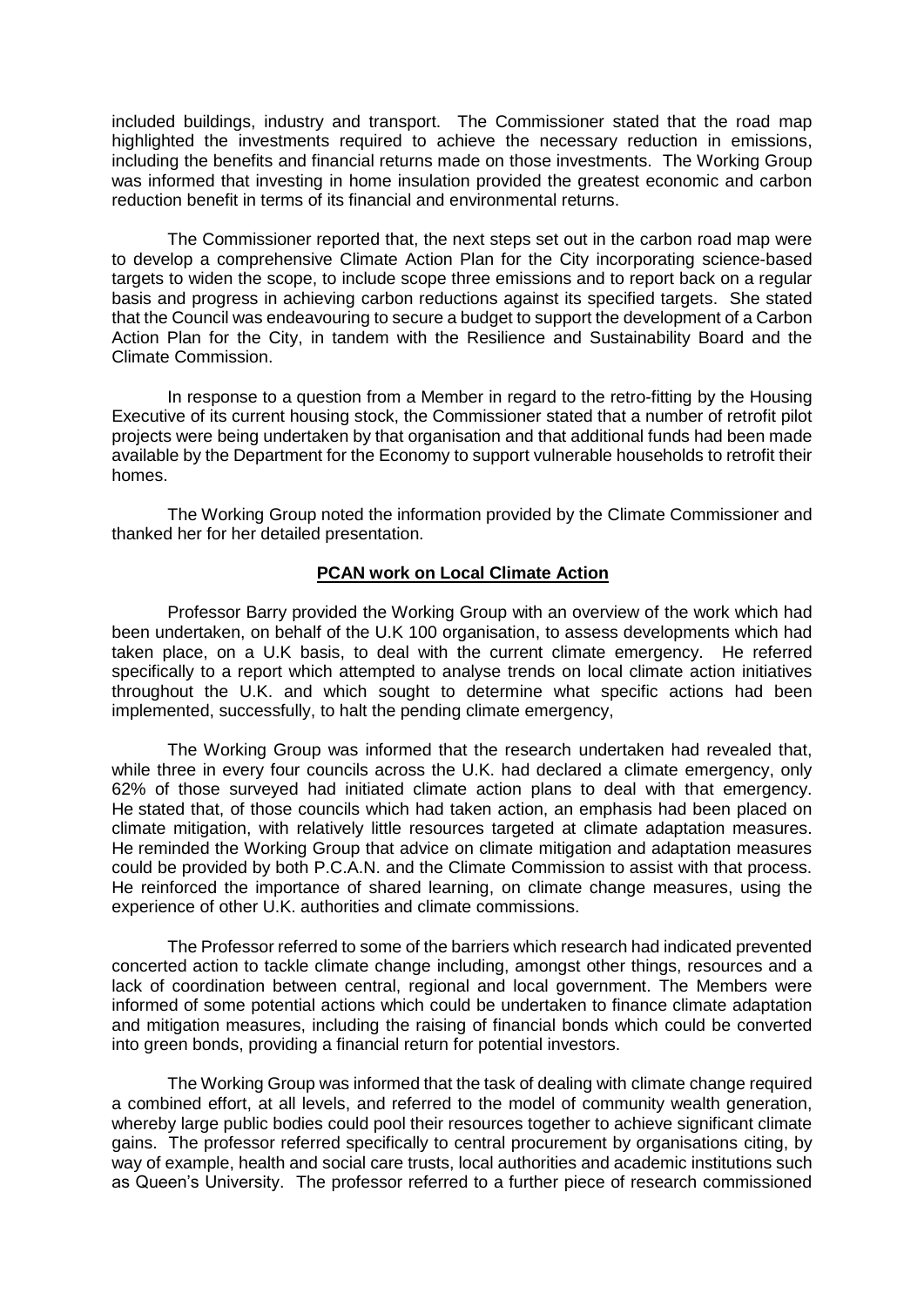by Dr Becky Willis and funded by P.C.A.N. which identified a range of personality traits and leadership skills required to deliver climate action. The research indicated that, in a number of local authorities, including Belfast, there appeared to be a functional gap between stated intent and functional policies to achieve the required climate goals. The research recognised also that local authorities in Northern Ireland did not have the same statutory powers as authorities in Great Britain and, therefore, there existed barriers in regard to the impact that local authorities could have on Climate mitigation and adaptation measures.

The Professor stressed the importance of Northern Ireland developing alternative forms of green energy, given its over reliance on fossil fuels for domestic heating and for the generation of traditional energy, namely electricity. He cited also the high proportion of the population engaged in agriculture and, in particular, beef and dairy production with the associated high levels of methane gas produced from that industry

A Member raised the issue that the majority of statutory powers, involving climate mitigation and adaptation measures, resided with the Northern Ireland Assembly. He referred also to the problem of communicating effectively with the local community to reinforce the fact that the climate emergency impacts directly on citizens everyday lives. The professor, in response, acknowledged the statutory limitation in respect of local government powers, he pointed out however to the electoral mandate of communication, with the local community, in terms of the green economy and future job opportunities associated with developing green industries and initiatives. The Working Group was informed of the planning opportunities available to the Council, in terms of promoting green growth and highlighted specifically the potential to link spatial planning with energy planning.

The Climate Commissioner suggested that, in her opinion, a significant way to make progress in the reduction of emissions could involve data capture, whereby organisations were compelled to publish data on their carbon emissions. She suggested that scope 3 data analysis would assist with that process and referred to the investment opportunities to provide the necessary financial resources to develop a green economy, estimated at £9.6 billion. The Professor informed the Working Group of a number of additional measures which could be developed to encourage the green economy, including pension scheme investments and the creation of a dedicated team within local government, adequately resourced, to place the climate change at the top of the Council's corporate agenda.

The Chairperson requested that a climate training course for Members might prove beneficial. In response, the Climate Commissioner stated that, if there was sufficient support for such a training initiative, she would endeavour to deliver an appropriate training course via the Climate NI initiative.

The Chairperson, on behalf of the Working Group, thanked Professor Barry for his detailed and informative presentation and he departed from the meeting.

### **Just Transition Committee**

The Chairperson requested that, as part of a wider review of future Council Committees and given the importance attached to the declaration of a climate emergency, in consultation with party Group Leaders and Chief officers and subject to the approval of the Strategic Policy and Resources Committee, that a Just Transition Committee be constituted to deal with the emerging climate emergency.

After consideration, the Working Group agreed unanimously that, subject to the necessary approval, that the Council give consideration to the establishment of a Just Transition Committee to deal effectively with the critical issues associated with climate change.